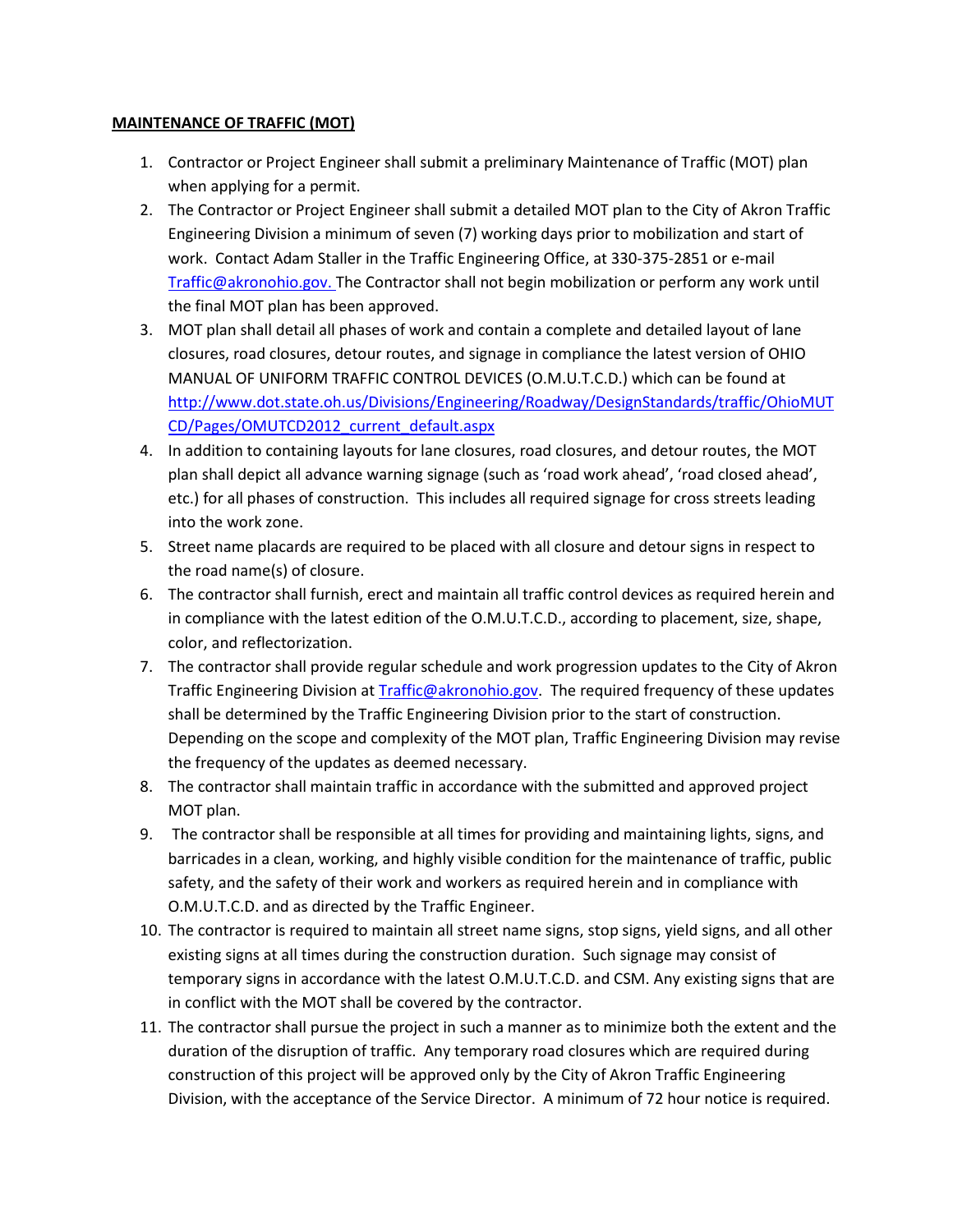- 12. The contractor shall secure his work area at all times and prohibit unauthorized access into the work area by the general public.
- 13. All street crossings and excavations shall be plated for traffic maintenance during extended periods of inactivity and during non-working hours.
- 14. The contractor shall provide, at all times, a safe pedestrian walkway around the work area for access when working across sidewalks.
- 15. The contractor shall, through the duration of the project, be responsible at all times for maintaining any traffic signal or flashers.
- 16. The names and phone numbers of all personnel who are authorized by the Contractor to manage project-related emergencies shall be provided by the Contractor to the Akron Engineering Bureau prior to work beginning.
- 17. The contractor shall ensure that someone is available 24 hours of the day to respond accordingly in the event of an afterhours traffic accident, any lamp outages, traffic-controller malfunctions, signal problems, or other incidents within the project limits that may be related to construction activities that is associated to "the work" of the contractor during the duration of this project.
- 18. In the event of a traffic-controller malfunction or signal-related problem within the construction limits, the contactor shall immediately contact the City of Akron's Traffic Signal Emergency Contact Number at 330-208-3344.
- 19. Prior to digging near any traffic-related utilities, including but not limited to, signal poles, pullboxes, conduit and wiring, the contractor shall notify the City of Akron Traffic Engineering Division signal line foreman at 330-217-9032 (cell) or 330-375-2851 (office) a minimum of 24 hours in advance. The contractor shall maintain a 12" minimum clearance around traffic related utilities, and if any damages occur during construction, Traffic Engineering shall be notified immediately. All repairs shall be completed within seven (7) days using materials approved by Traffic Engineering. Repair work shall be inspected by Traffic Engineering prior to backfill.
- 20. Light weight flexible drums conforming to section 6F.67 of the O.M.U.T.C.D., shall be provided within 100 feet of all intersections and all transition areas for night time channelization. The maximum spacing shall be 25 feet, center to center. During hours of darkness, a flashing warning light shall be placed on the drums used singly and steady burn warning lights shall be spaced on drums used in a series for traffic channelization.
- 21. All approved "Road Closed" signs shall be posted on a Type III barricade with the following warning: " WARNING: THE PENALTY FOR DISTURBING THIS TYPE III BARRICADE IS A FINE UP TO \$500 DOLLARS AND/OR IMPRISONMENT FOR UP TO SIXTY DAYS."
- 22. For lane closures on arterial and collector streets, the contractor shall be responsible for furnishing and maintaining arrow boards (O.M.U.T.C.D. 6F.61) and drums (O.M.U.T.C.D. 6F.61) to channelize traffic. Cones, tubular markers and vertical panels shall not be used.
- 23. The contractor shall be responsible at all times for maintaining all pavement markings throughout the duration of the project. Any existing markings that are damaged during construction, or temporarily removed due to a change of traffic pattern, shall be replaced with a material of equal or better quality prior to the full completion and acceptance of the project.